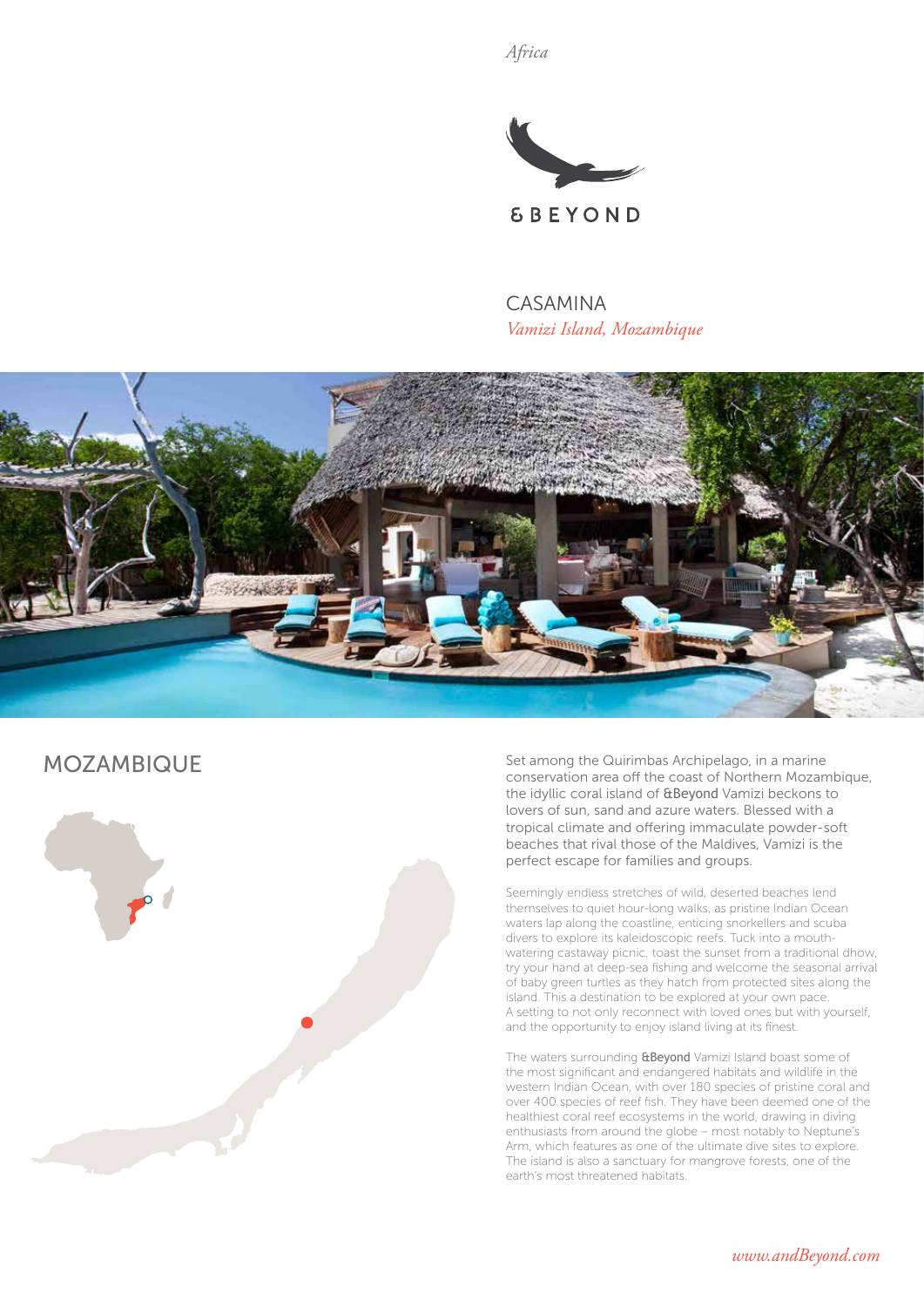



The contemporary, beach-chic atmosphere of &Beyond Vamizi Casamina offers a vibrant setting in which to enjoy the idyllic tropical paradise of the island. Here, stark white fabrics are accented by brilliant hues of turquoise and magenta – the perfect accompaniment to the villa's warm wooden furnishings, contemporary décor and palm-thatch roofs. Casamina is the ultimate family or group getaway. Adults can unwind in one of three beautifully furnished ensuite rooms, with dreamy ocean views, whilst children have a hideaway of their own in the form of two rooms, each with two sets of bunkbeds and a shared bathroom. One of the children's rooms has a small adjoining area, big enough for a single bed, to accommodate a childminder. An enchanting treehouse room lends itself to both the young and young at heart.

A split-level living, dining and bar area is covered by an impressive thatch roof with open sides, providing spectacular views of the ocean, while a sparkling swimming pool offers the perfect respite after a successful day of adventures. Take in the panoramic vistas of the island as you enjoy a wholesome breakfast on top of the villa's tower, which also houses a games room with satellite television, books and board games.

## AT A GLANCE

- Three ocean-facing bedrooms with ensuite bathrooms
- Two children's bedrooms with a shared ensuite and one treehouse bedroom with ensuite bathroom
- Butler and villa host
- Local chef and housekeeper
- Tower room with stargazing deck and entertainment area with satellite television
- A split-level sitting room, dining and bar area
- Study on stilts
- Sparkling swimming pool

#### WHAT SETS US APART

- Natural luxury
- Direct beach access
- Beautiful beach walks
- Outstanding marine life
- Excellent snorkelling and scuba diving destination
- A range of idyllic beach adventures
- Nesting and breeding site of green sea turtles (seasonal)

#### **ACTIVITIES**

- Scuba diving
- Whale watching (seasonal)
- Kayaking
	- Traditional dhow cruises
	- Sailing
	- Castaway picnics
	- Guided nature walks
	- Local community visits
	- Deep-sea fishing, ethical spear-fishing, fly-fishing
	- Private in-room yoga sessions (subject to availability)
	- In-room spa treatments
	- Seasonal turtle nesting and hatching excursions

### **ACCESS**

• International scheduled flights to Pemba International Airport (POL) from Johannesburg, Nairobi and Dar es Salaam. This is followed by a one hour connection on a charter flight, aboard a mono-propeller plane to the Vamizi airstrip. Upon landing, guests will be collected by their personal chauffer for a 30 minute scenic drive to their villa.

*"Between the coconut crabs, dolphins, turtles, myriad of amazing fish and birds we were blessed to see in Vamizi, it is hard to imagine a paradise more perfect. This is such a special place and worth the travel and challenges of the outside world to come here and experience such a rare gem. Thank you to all the staff that made every minute perfect and so relaxing. We are counting the hours and minutes until we can return."*

*&Beyond Vamizi Island guest book*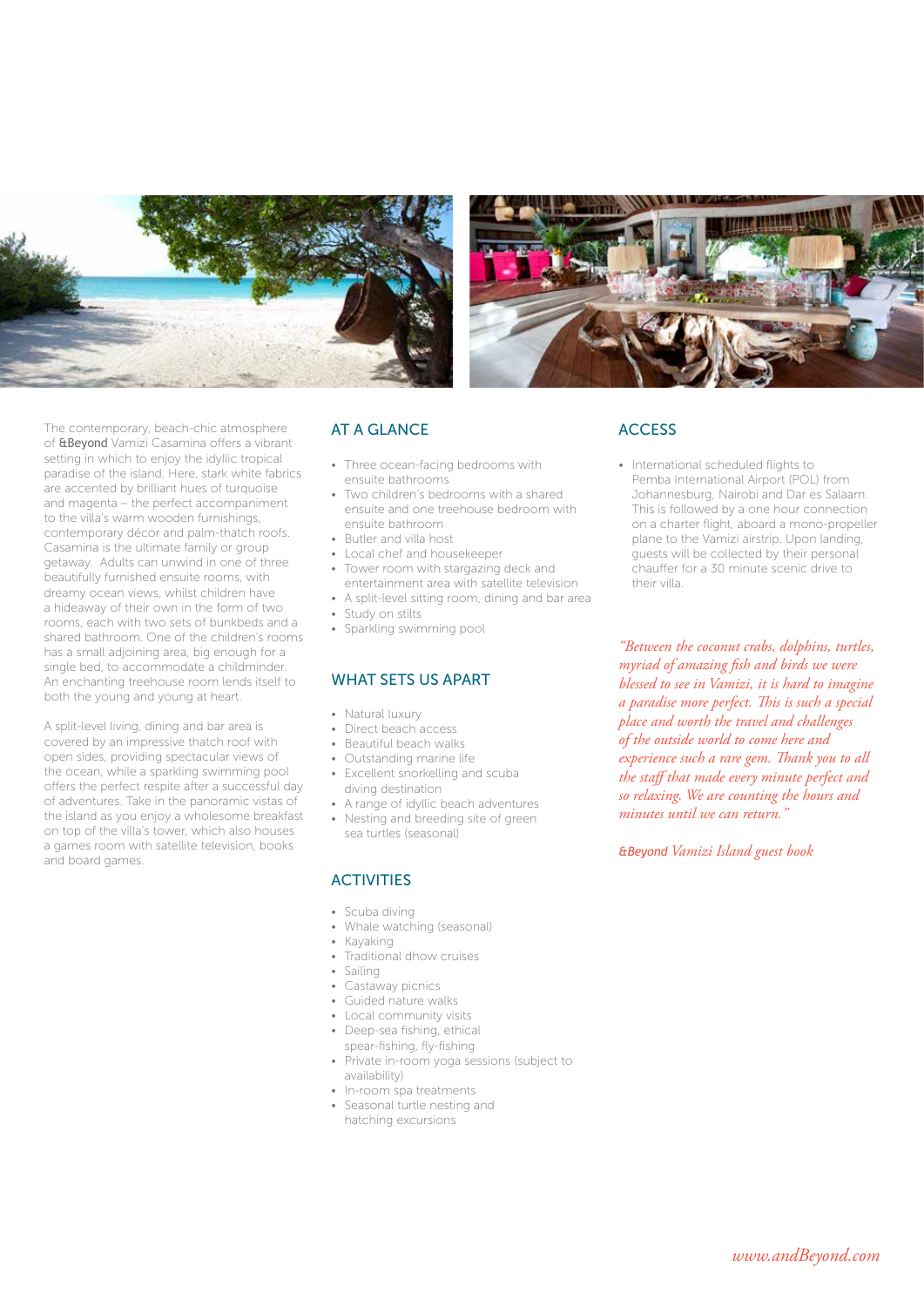







# TABLE OF FACTS

| NUMBER OF ROOMS         | 6 (3 adult ensuite rooms,<br>2 children's rooms with shared<br>ensuite and 1 ensuite tree<br>house room) |
|-------------------------|----------------------------------------------------------------------------------------------------------|
| <b>MAXIMUM GUESTS</b>   | 16 quests - 8 adults and<br>8 children (9 children on<br>request)                                        |
| CHILDREN                | Children are welcome                                                                                     |
| CHILDMINDER'S ROOM      | Available                                                                                                |
| <b>TRIPLES</b>          | No                                                                                                       |
| <b>TWIN BEDS</b>        | All convertible to double, except<br>bunkbeds in children's rooms                                        |
| <b>OVERHEAD FANS</b>    | Yes                                                                                                      |
| <b>MOSQUITO NETS</b>    | Yes                                                                                                      |
| <b>BATH</b>             | Yes (master bedroom<br>and children's room)                                                              |
| <b>INDOOR SHOWER</b>    | Yes                                                                                                      |
| OUTDOOR SHOWER          | Yes                                                                                                      |
| SFPARATE W.C.           | Yes                                                                                                      |
| <b>IN-ROOM SAFE</b>     | Yes                                                                                                      |
| TELEPHONE               | No                                                                                                       |
| <b>HAIRDRYER</b>        | Yes                                                                                                      |
| <b>LAUNDRY INCLUDED</b> | Yes                                                                                                      |
| WHEEL CHAIR ACCESS      | No                                                                                                       |
| CHECK IN / CHECK OUT    | Flexible, depending on arrival<br>and departure times                                                    |
| <b>KOSHER FOOD</b>      | No                                                                                                       |
|                         |                                                                                                          |

| <b>POWER</b>                     | 24 hours (50% solar.<br>50% diesel generator)                                                                                                                                                                                                               |
|----------------------------------|-------------------------------------------------------------------------------------------------------------------------------------------------------------------------------------------------------------------------------------------------------------|
| <b>INTERNET ACCESS</b>           | Wi-Fi throughout villa                                                                                                                                                                                                                                      |
| PRIVATE BEACH DINNFRS            | Yes                                                                                                                                                                                                                                                         |
| <b>CREDIT CARDS</b>              | Visa, MasterCard                                                                                                                                                                                                                                            |
| MASSAGE / HEALTH TREATMENTS      | In-room treatments                                                                                                                                                                                                                                          |
| <b><i>EXERCISE EQUIPMENT</i></b> | Not available                                                                                                                                                                                                                                               |
| WFATHER                          | Mozambique's hot weather lasts<br>from October to February, while<br>the winter months from June to<br>August are fine and warm                                                                                                                             |
| RAINFALL                         | Rainfall usually occurs between<br>November and March and peaks<br>in January and February. Rain<br>is mostly in the form of<br>afternoon storms                                                                                                            |
| <b>TEMPERATURE</b>               | Average daytime temperatures<br>are 25 - 36 °C (77 - 93 °F)<br>in summer and $21 - 32^{\circ}C$<br>(70 - 80°F) in winter. Water<br>temperature ranges from 26 -<br>$31^{\circ}$ C (79 - 88 $^{\circ}$ F) in summer and<br>21 - 28 °C (70 - 82 °F) in winter |
| <b>BEST TIME TO TRAVEL</b>       | All year round                                                                                                                                                                                                                                              |
| <b>MAI ARIA</b>                  | The island is situated in a malaria<br>area and necessary precautions<br>should be taken                                                                                                                                                                    |
| <b>AIRSTRIP</b>                  | Yes                                                                                                                                                                                                                                                         |
| <b>GPS COORDINATES</b>           | S 11º 01' 42.5"<br>E 40° 36' 31.5"                                                                                                                                                                                                                          |
| <b>VILLA CLOSURE</b>             | Open year round                                                                                                                                                                                                                                             |

#### **NOTE**

- Please note that park fees and government charges may apply. Speak to your travel consultant for more details.
- Drones are not permitted at **&Beyond** reserves, lodges and villas.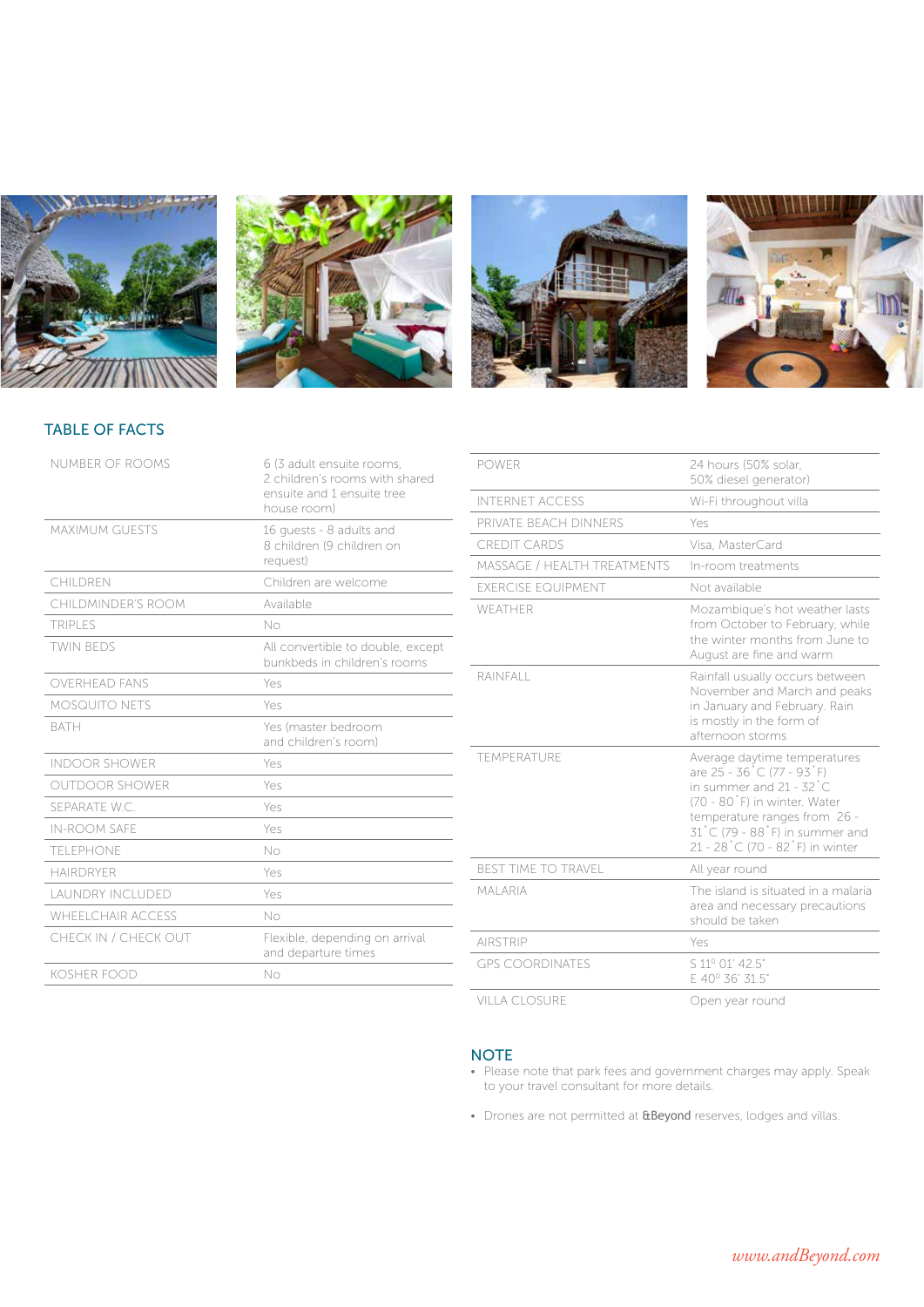Villa Plan Ground Floor